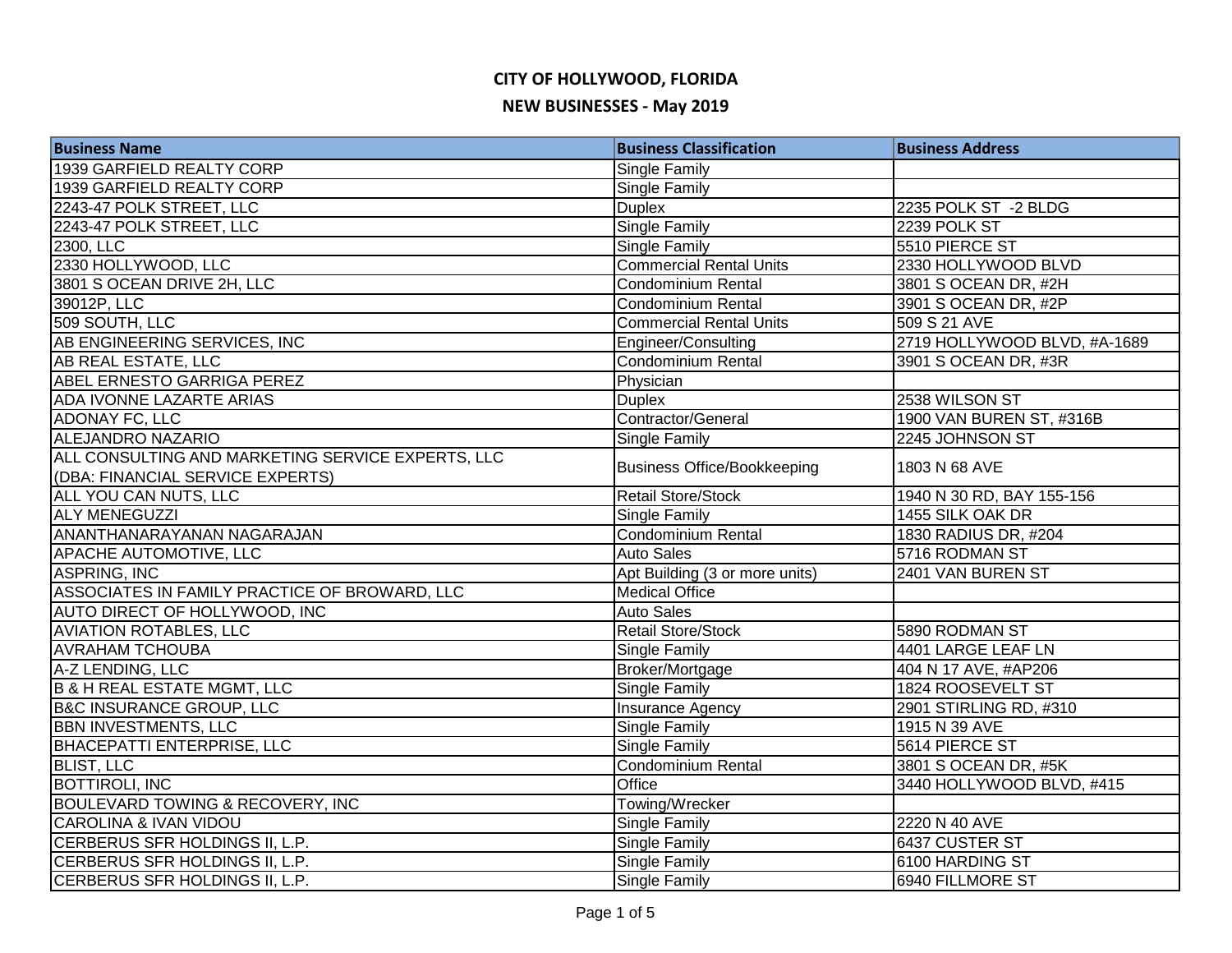## **CITY OF HOLLYWOOD, FLORIDA NEW BUSINESSES - May 2019**

| <b>Business Name</b>                   | <b>Business Classification</b>     | <b>Business Address</b>       |
|----------------------------------------|------------------------------------|-------------------------------|
| CERBERUS SFR HOLDINGS II, L.P.         | Single Family                      | 2651 ADAMS ST                 |
| <b>CGB MIAMI CORPORATION</b>           | <b>Condominium Rental</b>          | 3901 S OCEAN DR, #15E         |
| <b>CGB MIAMI CORPORATION</b>           | Condominium Rental                 | 3801 S OCEAN DR, #5D          |
| <b>CHARMANE GRIFFITH</b>               | Single Family                      | 6118 MAYO ST                  |
| CHERVIN5, LLC                          | <b>Condominium Rental</b>          | 3908 FLAMEWOOD LN, #219       |
| CHIC VIEW, LLC                         | <b>Condominium Rental</b>          | 3801 S OCEAN DR, #4Y          |
| CHJT, LLC                              | <b>Janitorial Services</b>         | 1261 HAYES ST                 |
| CHOICE COMMERCIAL SERVICES, INC        | Lawn Maintenance                   | 3849 SW 53 PL                 |
| CLARIAL SA DOS, LLC                    | Condominium Rental                 | 4111 S OCEAN DR, #2708        |
| CMB HOLLYWOOD, LLC                     | Single Family                      | 311 OREGON ST                 |
| COSMOPOLITAN FAUCETS HOLDINGS, LLC     | Condominium Rental                 | 3801 S OCEAN DR, #3S          |
| DAN'S DEALS ON WHEELS AUTO SALES, INC  | <b>Auto Sales</b>                  | 4916 S STATE ROAD 7           |
| <b>DAVID COHEN</b>                     | <b>Duplex</b>                      | 1947 ADAMS ST                 |
| DAVID LEE                              | Single Family                      | 2203 MCKINLEY ST-2 BLDG       |
| DEFFE, LLC                             | <b>Condominium Rental</b>          | 3801 S OCEAN DR, #2K          |
| <b>DESOTO BEACH HOUSE, LLC</b>         | Apt Building (3 or more units)     | 336 DESOTO ST                 |
| <b>DIN HOLDINGS, LLC</b>               | Apt Building (3 or more units)     | 600-602 COLUMBUS PKWY, #1-3   |
| <b>DIVERSIFIED ADMINISTRATION, INC</b> | Office                             |                               |
| DJM ENTERPRISES OF MIAMI-DADE, LLC     | <b>Consultant/Business Advisor</b> | 3440 HOLLYWOOD BLVD, #415     |
| DMC REALTY GROUP, LLC                  | Apt Building (3 or more units)     | 2029-2037 FILLMORE ST -3 BLDG |
| <b>DMITRY KOCHKIN</b>                  | Condominium Rental                 | 3505 S OCEAN DR, #1404        |
| DON'S AUTOMOTIVE, INC                  | Repair/Auto                        |                               |
| <b>E&amp;O PROPERTIES, LLC</b>         | Apt Building (3 or more units)     | 1350 TYLER ST-2 BLDGS         |
| <b>EA3 CIVIL ENGINEERING, INC</b>      | <b>Engineer/Civil Surveyors</b>    | 1112 N 46 AVE                 |
| <b>EL-MAG INSURANCE CORP</b>           | <b>Insurance Agency</b>            |                               |
| <b>EMERALD PARK ALF, LLC</b>           | <b>Residential Care Facilities</b> | 5770 STIRLING RD              |
| (DBA: EMERALD PARK OF HOLLYWOOD)       |                                    |                               |
| <b>EMILE J DOMINIQUE</b>               | <b>Duplex</b>                      | 2439-2441 ARTHUR ST           |
| <b>ENCOMPASS MARINE, LLC</b>           | Wholesale Merchandise              |                               |
| <b>FABIAN KAPLAN</b>                   | Condominium Rental                 | 3801 S OCEAN DR, #8B          |
| <b>FLORIDA PUMP &amp; METER, LLC</b>   | Contractor/Specialty               | 1100 SE 24 ST, #102           |
| <b>FTP BODYSHOP, CORP</b>              | Repair/Auto                        | 6030 CLEVELAND ST             |
| <b>G&amp;T ENTERPRISES FL, LLC</b>     | Single Family                      | 1919 JOHNSON ST               |
| GADICO, LLC                            | <b>Condominium Rental</b>          | 3801 S OCEAN DR, #2S          |
| <b>GENNADY RATIN</b>                   | <b>Condominium Rental</b>          | 1600 S OCEAN DR, #18D         |
| GG RE HOLLYWOOD BEACH 613, LLC         | Hotel/Motel                        | 2012 N SURF RD                |
| <b>GLADYS WOOD</b>                     | <b>Condominium Rental</b>          | 1201 S OCEAN DR, #1206S       |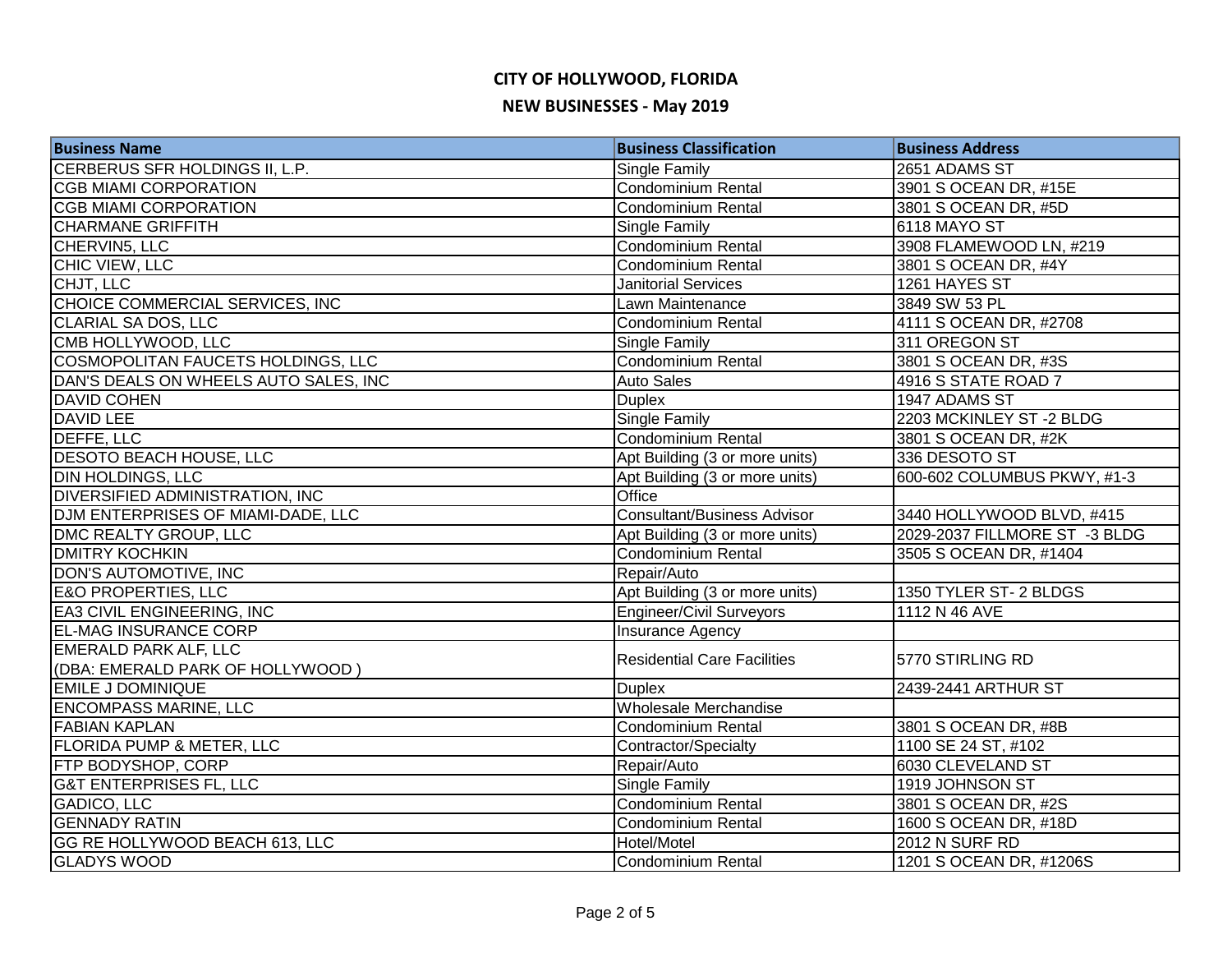# **CITY OF HOLLYWOOD, FLORIDA**

### **NEW BUSINESSES - May 2019**

| <b>Business Name</b>                                  | <b>Business Classification</b> | <b>Business Address</b>  |
|-------------------------------------------------------|--------------------------------|--------------------------|
| <b>GREEN INT'L, INC</b>                               |                                |                          |
| (DBA: KWIK STOP)                                      | Grocery/Convenience Store      | 118 N 46 AVE             |
| <b>GROUP W REPORTING SERVICES, INC</b>                | Court Reporting                | 2901 SIMMS ST, #109      |
| <b>GUAICAIPURO INVESTMENTS, LLC</b>                   | Apt Building (3 or more units) | 2463 DEWEY ST-2BLDGS     |
| HAIR BY ANITRA, LLC                                   | <b>Beauty Parlor</b>           | 1216 S DIXIE HWY         |
| <b>HAMID ALAKBAROV</b>                                | <b>Single Family</b>           | 2425 PIERCE ST -2 BLDG   |
| <b>HAROLD MOREAULT</b>                                | <b>Condominium Rental</b>      | 2145 PIERCE ST, #233     |
| HERSHLA INVESTMENTS, LLC                              | Condominium Rental             | 1720 HARRISON ST, #18C   |
| HERSHLA INVESTMENTS, LLC                              | Condominium Rental             | 2240 VAN BUREN ST, #B3   |
| HILDA M. GONZALEZ                                     | <b>Single Family</b>           | 1541 N 68 AVE            |
| HOLLYWOOD BOULEVARD INVESTMENTS, LLC                  | <b>Commercial Rental Units</b> | 2652-2660 HOLLYWOOD BLVD |
| <b>HOPE KALLER</b>                                    | Condominium Rental             | 336 ARTHUR ST, #120      |
| HUDEU, LLC                                            | Condominium Rental             | 3801 S OCEAN DR, #14T    |
| HUYNH NHU T LE                                        | Single Family                  | 2531 HARDING ST          |
| INSURANCE CONSULTANTS INTERNATIONAL, INC              | <b>Insurance Agency</b>        | 4700 SHERIDAN ST, #J     |
| INTEGRATED SYSTEMS RESEARCH ISR TRANSIT USA, INC      | <b>Computer Services</b>       | 715 S 21 AVE, #1         |
| <b>INVESTBEST, INC</b>                                | <b>Single Family</b>           | 1605 SEAGRAPE WAY        |
| <b>IOAN ANCATEU</b>                                   | Apt Building (3 or more units) | 1841 ADAMS ST, #1-4      |
| <b>ITSAGELOVETHING PRODUCTION &amp; SERVICES, LLC</b> | Artist                         | 617 N 21 AVE             |
| (DBA: RED DOT STUDIO)                                 |                                |                          |
| J DANIEL ENTERPRISES, LLC                             | <b>Commercial Rental Units</b> | 2114 PIERCE ST           |
| <b>JANDYRA S SHARKEY</b>                              | Condominium Rental             | 1201 S OCEAN DR, #910S   |
| <b>JANE FURR</b>                                      | Condominium Rental             | 3300 N SURF RD, #30A     |
| <b>JASON HALL</b>                                     | <b>Condominium Rental</b>      | 6310 MOSELEY ST, #7      |
| <b>JAVIER HIMELSTEIN</b>                              | <b>Single Family</b>           | 4730 N 36 CT             |
| JEFF DAVIS MOVING HELP, LLC                           | <b>Moving Company</b>          |                          |
| JENNIFER & RICHARD ORDONEZ                            | Condominium Rental             | 1815 N SURF RD, #703     |
| <b>JORGE A. PENA</b>                                  | Attorney                       | 450 N PARK RD, #707      |
| <b>JOSBI CORP</b>                                     | <b>Condominium Rental</b>      | 3801 S OCEAN DR, #3Z     |
| <b>JOSEPH BENATAR</b>                                 | <b>Single Family</b>           | 3780 AMALFI DR           |
| <b>JUAN G FLOREZ</b>                                  | <b>Single Family</b>           | 2435 FILLMORE ST         |
| <b>JUST CHOCOLATE, LLC</b>                            | <b>Candy Manufacturer</b>      | 230 N DIXIE HWY, #32/33  |
| <b>JUST RIGHT ELECTRIC, LLC</b>                       | Contractor/Electrical          | 2424 HARDING ST          |
| KAVAN CLIFFORD, MD                                    | Physician/Surgeon              | 3501 JOHNSON ST          |
| KHUSHI, LLC                                           | Single Family                  | 1812 FILLMORE ST         |
| <b>KIM FONG CHENG</b>                                 | <b>Single Family</b>           | 7395 GARFIELD ST         |
| KONA ICE OF HOLLYWOOD BEACH, LLC                      | Small Vendor/Mobile            |                          |
| <b>L'CASSE NOSTRE, LLC</b>                            | <b>Single Family</b>           | 1540 N 69 WAY            |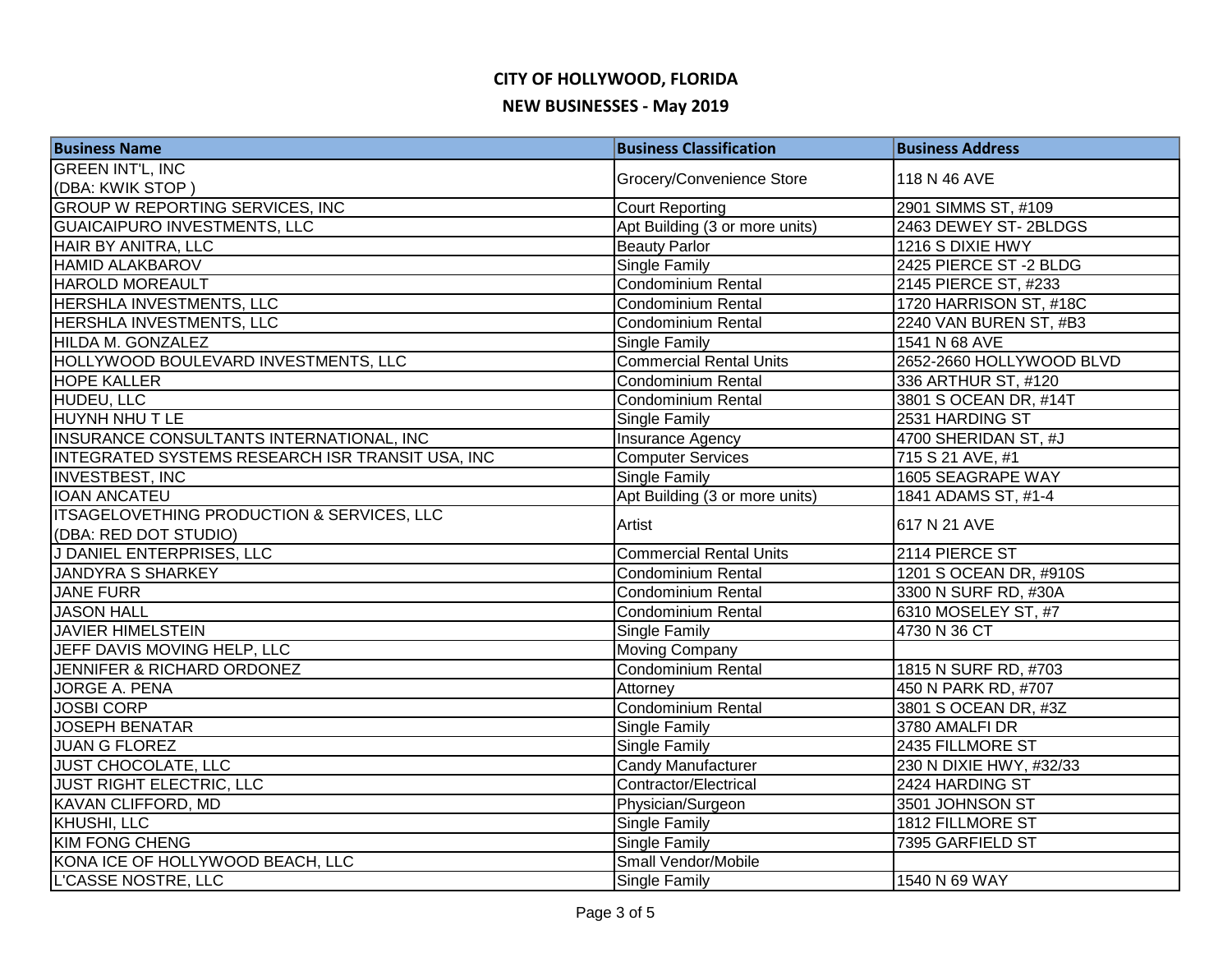## **CITY OF HOLLYWOOD, FLORIDA NEW BUSINESSES - May 2019**

| <b>Business Name</b>             | <b>Business Classification</b> | <b>Business Address</b>   |
|----------------------------------|--------------------------------|---------------------------|
| <b>L'CASSE NOSTRE, LLC</b>       | Single Family                  | 2503 SHERMAN ST           |
| L'CASSE NOSTRE, LLC              | Single Family                  | 2510 WILEY CT             |
| L'CASSE NOSTRE, LLC              | Single Family                  | 2920 WASHINGTON ST        |
| L'CASSE NOSTRE, LLC              | Single Family                  | 1520 N 71 TER             |
| <b>LEYDIS SERRANO</b>            | <b>Duplex</b>                  | 1014 N 22 AVE             |
| <b>LISA YANOWITZ</b>             | Single Family                  | 326 GRANT ST              |
| LS USA INVESTMENTS, LLC          | <b>Condominium Rental</b>      | 3801 S OCEAN DR, #3A      |
| MAFRI, LLC                       | <b>Condominium Rental</b>      | 3801 S OCEAN DR, #11C     |
| <b>MANUELA SUAREZ LE COSTA</b>   | Condominium Rental             | 2838 MADISON ST, #25      |
| MARARIBET, LLC                   | <b>Condominium Rental</b>      | 1201 S OCEAN DR, #1009N   |
| MARGARET RANDALL                 | Single Family                  | 7481 RALEIGH ST           |
| <b>MARVIN GOTTLIEB</b>           | <b>Duplex</b>                  | 3612-3614 TAYLOR ST       |
| <b>MATVEY GORZHEVSKY</b>         | Therapist/Physical             | 3990 SHERIDAN ST, #104    |
| <b>MAUREEN MEARES</b>            | <b>Duplex</b>                  | 5620 TAYLOR ST, #1-2      |
| MELIQUINA, LLC                   | Condominium Rental             | 3801 S OCEAN DR, #15P     |
| MELISSA MARIE & MICHAEL HANSEN   | Single Family                  | 1624 MONROE ST            |
| MIAMI SPARTAN, INC               | Office                         | 3440 HOLLYWOOD BLVD, #415 |
| <b>MICHAEL MULLEN</b>            | Single Family                  | 6470 PERRY ST             |
| MICSI RE, LLC                    | <b>Condominium Rental</b>      | 3801 S OCEAN DR, #3T      |
| MODIM INVESTMENT, LLC            | Condominium Rental             | 3801 S OCEAN DR, #2N      |
| MODIM INVESTMENTS, LLC           | <b>Condominium Rental</b>      | 3901 S OCEAN DR, #2T      |
| <b>MOHAMMED AHMED</b>            | <b>Duplex</b>                  | 613-615 GLENN PKWY, #1-2  |
| <b>MOHAMMED AHMED</b>            | <b>Duplex</b>                  | 609-611 GLENN PKWY, #1-2  |
| MOLLER HOUSE, LLC                | Single Family                  |                           |
| <b>MORJADE RE, LLC</b>           | <b>Condominium Rental</b>      | 3801 S OCEAN DR, #4T      |
| <b>NALINIE GURDYAL</b>           | Single Family                  | 2706 FILLMORE ST          |
| <b>NAMERNE RE, LLC</b>           | <b>Condominium Rental</b>      | 3801 S OCEAN DR, #3V      |
| <b>NUBLADO HOLDINGS, LLC</b>     | <b>Condominium Rental</b>      | 3801 S OCEAN DR, #14V     |
| <b>OC MATRIX, INC</b>            | <b>Condominium Rental</b>      | 1201 S OCEAN DR, #704N    |
| OPAL KRAMER ENTERPRISES, INC     | Single Family                  | 1105 OYSTERWOOD ST        |
| <b>OREGON BEACH INN, LLC</b>     | Apt Building (3 or more units) | 334 OREGON ST, #1-5       |
| O'REILLY AUTOMOTIVE STORES, INC  | <b>Auto Parts Sales</b>        | 2315 N STATE ROAD 7       |
| O'REILLY AUTOMOTIVE STORES, INC  | <b>Auto Parts Sales</b>        | 811 S 21 AVE              |
| PAKTAR OFFSHORE, LLC             | Condominium Rental             | 3801 S OCEAN DR, #8O      |
| PARASKEVAS & SOULTANA LE GIDARIS | <b>Condominium Rental</b>      | 5300 WASHINGTON ST, #405U |
| <b>PATRICK E LEE</b>             | Single Family                  | 1953 PIERCE ST- 2 BLDGS   |
| <b>PAUL BENOLIEL</b>             | <b>Single Family</b>           | 2201 MONROE ST, #B2       |
| PEACE AUTO SALES, LLC            | <b>Auto Sales</b>              | 5718 RODMAN ST, #2        |